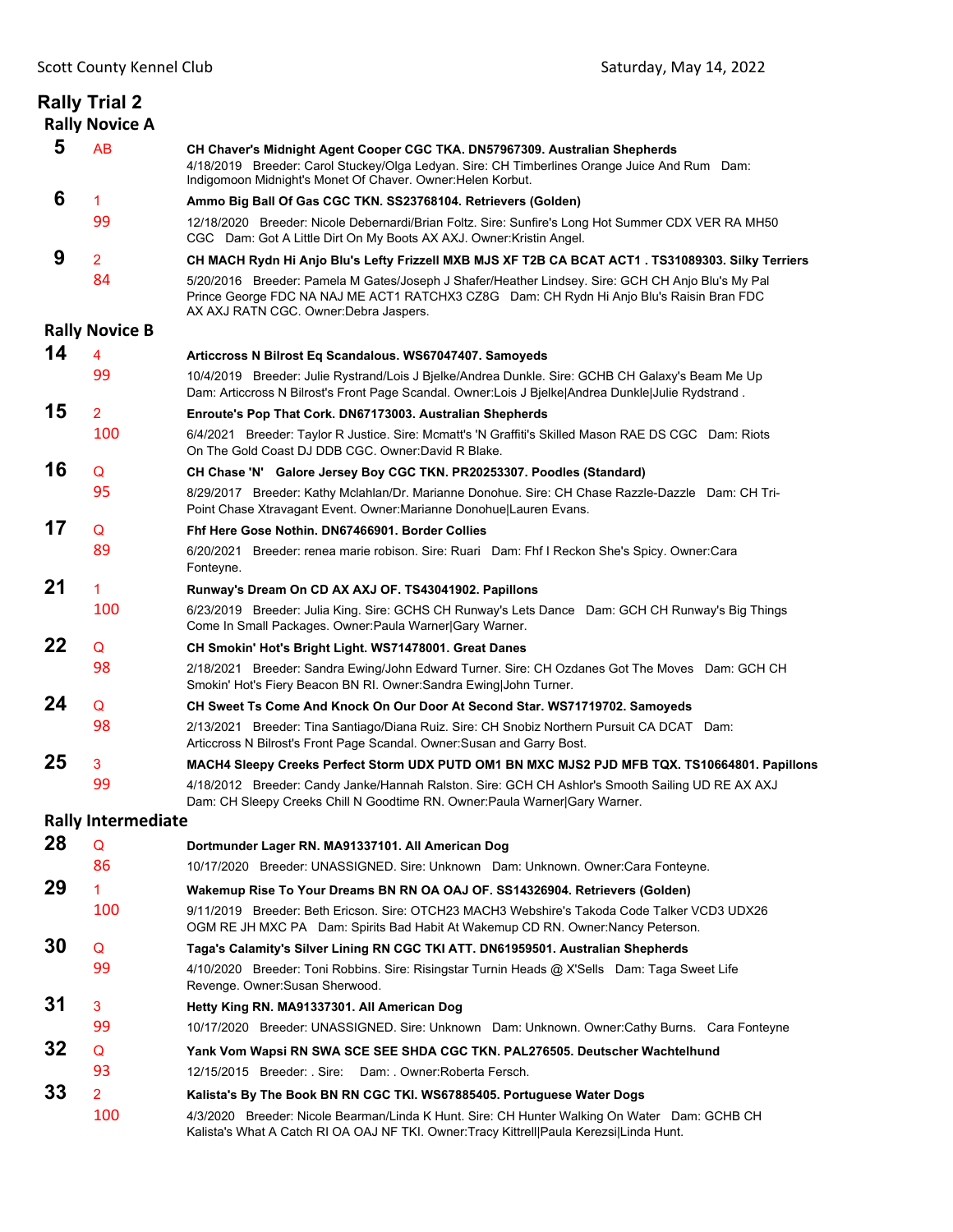| 36 | 4                        | Davenitch We Adore Thee RN. DN55365401. Cardigan Welsh Corgis                                                                                                                                                                                                                                                           |
|----|--------------------------|-------------------------------------------------------------------------------------------------------------------------------------------------------------------------------------------------------------------------------------------------------------------------------------------------------------------------|
|    | 96                       | 10/2/2018 Breeder: Constance Whan. Sire: GCH CH Pluperfect Merrymoon Davenitch Praise Thee Well<br>Dam: CH Davenitch Mercy Me. Owner: Constance Whan.                                                                                                                                                                   |
|    | <b>Rally Advanced B</b>  |                                                                                                                                                                                                                                                                                                                         |
| 40 | <b>AB</b>                | Goodwin Tri A Classic Shelby RE CGC. DN56767104. Shetland Sheepdogs<br>6/2/2018 Breeder: Chris Goodwin. Sire: CH Belmark Drum Roll Please Dam: Karmuns-Goodwin Away We<br>Go. Owner: Julie King.                                                                                                                        |
| 43 | 3                        | OTCH6 MACH Albee Flying Solo UDX6 PCDX OGM BN GN GO RM RAE MXB MJB T2B. DN37526105. Shetland Sheepdogs                                                                                                                                                                                                                  |
|    | 100                      | 6/11/2013 Breeder: Tami L Grabill. Sire: NAC AGCH MACH5 My-T-Hi Impossible Dream MXS2 PDS<br>MJS2 PJS MXP2 MJP MFS Dam: Buehneman's Dinah. Owner: Alice Drexler.                                                                                                                                                        |
| 49 | $\overline{2}$           | OTCH MACH Double Helix Love Will Thaw UDX5 OM9 BN GN VER RM RAE2 MXS M. WS49487107. Samoyeds                                                                                                                                                                                                                            |
|    | 100                      | 9/21/2014 Breeder: Robinette Dunahugh-Ralston/Vicki Dice. Sire: CH Chronicle's Hobomok Dam: GCH<br>CH Double Helix Live From The Piston Cup. Owner: Mary Drexler.                                                                                                                                                       |
| 50 | 1                        | RACH Double J's Rootin' Tootin' Golden Brix UD RM3 RAE5 CGC. SR57881902. Retrievers (Golden)                                                                                                                                                                                                                            |
|    | 100                      | 8/6/2009 Breeder: Lavada Vanderheiden. Sire: Kuventres Jumpin' Jack Flash UDX4 OM5 RAE8 Dam:<br>Tanbark's Jill Jump On It Now UD RAE CGC. Owner: Roy Mashaney.                                                                                                                                                          |
| 51 | Q                        | CH Double Helix California Dreamin' CDX BN RM NAP NJP NFP SCN CGC TKI. WS57295106. Samoyeds                                                                                                                                                                                                                             |
|    | 98                       | 3/19/2017 Breeder: Robinette Dunahugh-Ralston/Belinda Torrez. Sire: Chelestina's Hawk On The Wind<br>Dam: GCH CH Double Helix Live From The Piston Cup. Owner: Kathy Stepp.                                                                                                                                             |
| 54 | AB                       | Eclipse Starry Night RN. RN35406105. Airedale Terriers<br>7/3/2020 Breeder: Christie Williams. Sire: Country Life's Ohuivo Doc Holliday NA Dam: Neon Eclipse Von<br>Erikson CD BN RI OA OAJ XF. Owner: Janis Lonergan. John Lonergan                                                                                    |
| 56 | Q                        | Czechmate Sunday Silence CD RE HSAds OA AXJ TKN. DN31355201. Border Collies                                                                                                                                                                                                                                             |
|    | 87                       | 6/29/2011 Breeder: Lisa M Pruka. Sire: HC Blackwatch Sir Archie RN HSAs HIAs HXAs Dam: HC<br>Czechmate Hit The Trifecta CD RA TD HSAds HSBds HIAs HIBd HXAd HXAs. Owner:Lisa Pruka.                                                                                                                                     |
| 57 | 4                        | Lost Creek Harper CD RN SH CGC. SS00378306. Retrievers (Golden)                                                                                                                                                                                                                                                         |
|    | 99                       | 6/24/2017 Breeder: Susan V Lister. Sire: Max Q Saint Louie RN MH Dam: Celtic Eryn Of Innisfree JH.<br>Owner: Dr Nels Calvert linda calvert.                                                                                                                                                                             |
| 58 | <b>NQ</b>                | CH Happy Tail'S-Anscha Dressed For Success BN RI CGC TKN. WS58677101. Boxers<br>10/20/2017 Breeder: Eugenia Koshiol/Amy C. Bieri/Ann Schach. Sire: GCHG CH Shadigee's Sequel To<br>Legends Dam: GCH CH Jokar's N Happy Tail's Blonde Moments CD RE MX MXJ. Owner:Ann Schach rose<br>northcutt amy bieri eugenia kpshol. |
|    | <b>Rally Excellent B</b> |                                                                                                                                                                                                                                                                                                                         |
| 40 | <b>AB</b>                | Goodwin Tri A Classic Shelby RE CGC. DN56767104. Shetland Sheepdogs<br>6/2/2018 Breeder: Chris Goodwin. Sire: CH Belmark Drum Roll Please Dam: Karmuns-Goodwin Away We<br>Go. Owner: Julie King.                                                                                                                        |
| 43 | $\overline{2}$           | OTCH6 MACH Albee Flying Solo UDX6 PCDX OGM BN GN GO RM RAE MXB MJB T2B. DN37526105. Shetland Sheepdogs                                                                                                                                                                                                                  |
|    | 100                      | 6/11/2013 Breeder: Tami L Grabill. Sire: NAC AGCH MACH5 My-T-Hi Impossible Dream MXS2 PDS<br>MJS2 PJS MXP2 MJP MFS Dam: Buehneman's Dinah. Owner: Alice Drexler.                                                                                                                                                        |
| 49 | 1/HC                     | OTCH MACH Double Helix Love Will Thaw UDX5 OM9 BN GN VER RM RAE2 MXS M. WS49487107. Samoyeds                                                                                                                                                                                                                            |
|    | 100                      | 9/21/2014 Breeder: Robinette Dunahugh-Ralston/Vicki Dice. Sire: CH Chronicle's Hobomok Dam: GCH<br>CH Double Helix Live From The Piston Cup. Owner: Mary Drexler.                                                                                                                                                       |
| 50 | 3                        | RACH Double J's Rootin' Tootin' Golden Brix UD RM3 RAE5 CGC. SR57881902. Retrievers (Golden)                                                                                                                                                                                                                            |
|    | 99                       | 8/6/2009 Breeder: Lavada Vanderheiden. Sire: Kuventres Jumpin' Jack Flash UDX4 OM5 RAE8 Dam:<br>Tanbark's Jill Jump On It Now UD RAE CGC. Owner: Roy Mashaney.                                                                                                                                                          |
| 51 | 4                        | CH Double Helix California Dreamin' CDX BN RM NAP NJP NFP SCN CGC TKI. WS57295106. Samoyeds                                                                                                                                                                                                                             |
|    | 96                       | 3/19/2017 Breeder: Robinette Dunahugh-Ralston/Belinda Torrez. Sire: Chelestina's Hawk On The Wind<br>Dam: GCH CH Double Helix Live From The Piston Cup. Owner: Kathy Stepp.                                                                                                                                             |
| 56 | Q                        | Czechmate Sunday Silence CD RE HSAds OA AXJ TKN. DN31355201. Border Collies                                                                                                                                                                                                                                             |
|    | 93                       | 6/29/2011 Breeder: Lisa M Pruka. Sire: HC Blackwatch Sir Archie RN HSAs HIAs HXAs Dam: HC<br>Czechmate Hit The Trifecta CD RA TD HSAds HSBds HIAs HIBd HXAd HXAs. Owner:Lisa Pruka.                                                                                                                                     |
| 60 | Q                        | Lucy Good Kharma RN CGC TKN. SS15034704. Retrievers (Labrador)                                                                                                                                                                                                                                                          |
|    | 89                       | 10/1/2019 Breeder: Jordan Farrier. Sire: Duke Of Wayland III Dam: Farrier's Paizley May. Owner: Susan<br>Haupt David Haupt.                                                                                                                                                                                             |